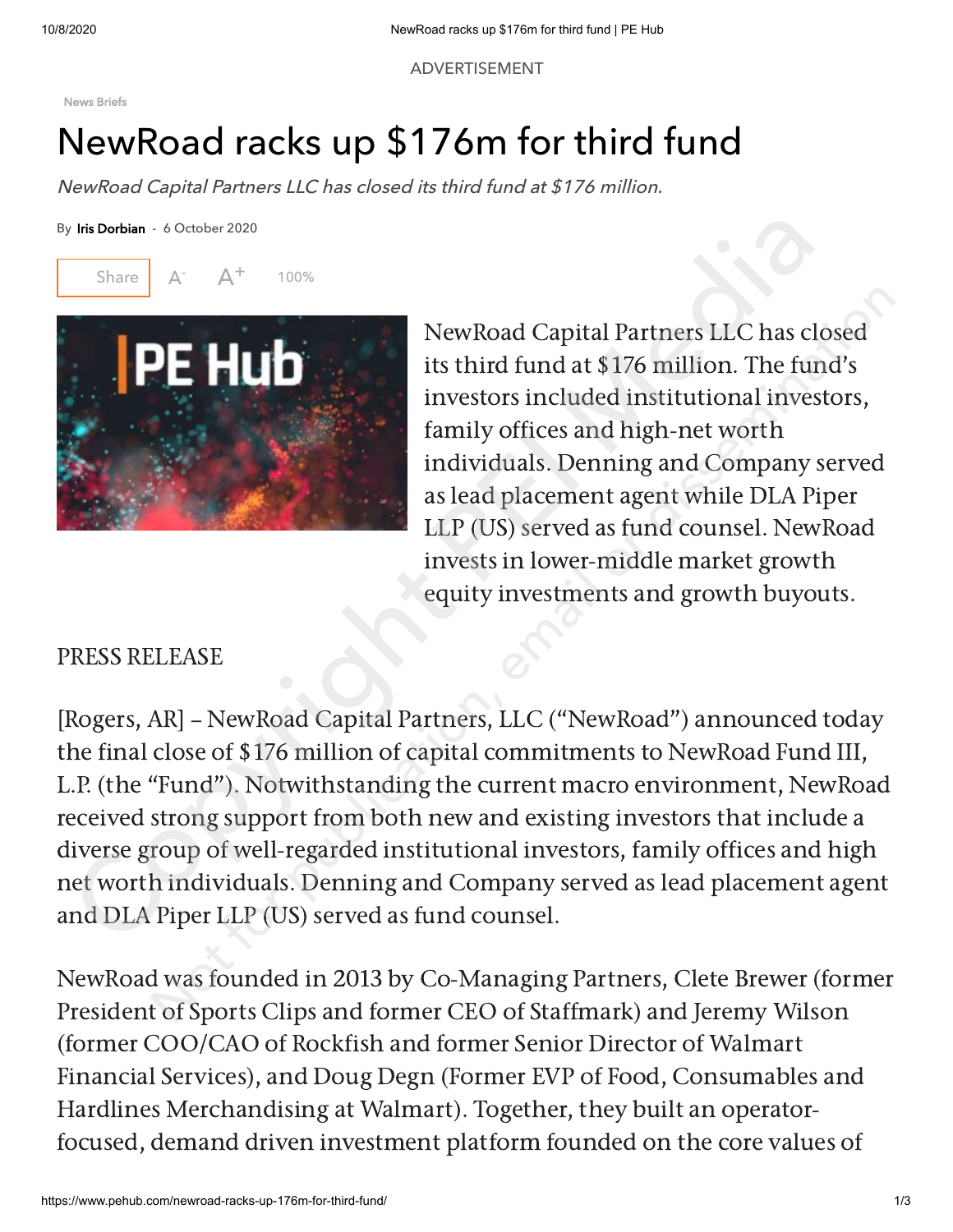entrepreneurial spirit, purpose and humility. Chris Ladd (formerly of TPG Capital and KSL Capital) joined the firm in 2017 and was promoted to Partner in 2018.

Founded on a thesis to create a world-class, operator-led investment platform, NewRoad's team consists of 15 investment professionals and operating partners with deep investment expertise and sought-after operating experience managing large divisions of Fortune 500 companies and building companies of scale from concept to realization.

The Fund seeks lower middle market growth equity investments and growth buyouts. As of September 30, 2020, the Fund has invested in four companies: Bardavon Health Innovations, LLC – a leading physical medicine clinical analytics platform for workers' compensation (Overland Park , KS); Platform Science, Inc. – a developer/integrator of hardware solutions, software solutions and IoT infrastructure for the transportation industry (San Diego, CA); EmergeTech, LLC – a freight logistics company that helps shippers connect with carriers on its Digital Freight Marketplace (Phoenix, AZ); and, New York Shipping Exchange, Inc. – a developer of an electronic trading platform offering digital forward contracts for global container shipping (New York, NY). NewRoad's team consists of 15 investment professionals and operating<br>aztriers with deep investment expertise and sought-after operating<br>aztriers and nonging large divisions of Fortune 500 companies and buildin<br>xperience ma ce managing large divisions or Fortune 500 companies and building<br>les of scale from concept to realization.<br>
A seeks lower middle market growth equity investments and growth<br>
As of September 30, 2020, the Fund has invested

"We are extremely proud to have the support of an incredible group of investors." Managing Partner and co-founder of NewRoad, Clete Brewer said. "We are thrilled to be able to continue to build off the success we have had to date in the Fund. As we execute against our strategy in the current market, we are excited by the opportunities we see to add value for portfolio companies and LPs alike."

## Share this:

 $\blacksquare$  [Twitter](https://www.pehub.com/newroad-racks-up-176m-for-third-fund/?share=twitter&nb=1)  $\| \mathbf{in} \$  [LinkedIn](https://www.pehub.com/newroad-racks-up-176m-for-third-fund/?share=linkedin&nb=1)